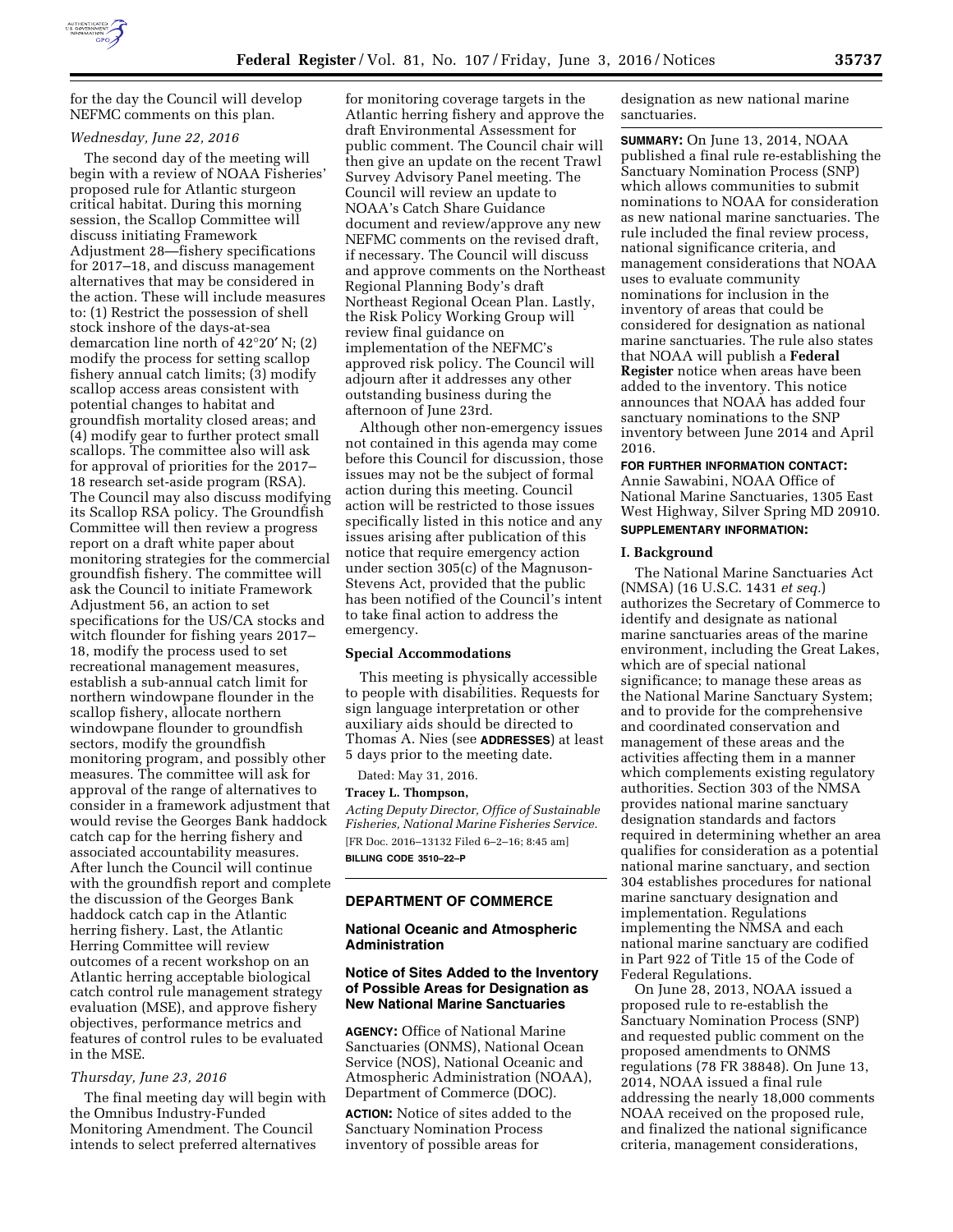and process to nominate areas of the marine and Great Lakes environments for potential addition to the inventory of areas that may be considered for future designation as a national marine sanctuary (79 FR 33851).

As described in that rule, the final step of the SNP is the addition of specific areas to the inventory. Nominations that the ONMS Director deems to have successfully completed the reviews for sufficiency, national significance, and management considerations are added to an inventory of areas NOAA could consider for national marine sanctuary designation. For these nominations, NOAA sends a letter of notification to the nominator, and publishes a **Federal Register** notice when areas have been added to the inventory on a periodic basis. The inventory and notification letters are also posted on the ONMS Web site (*[http://](http://www.nominate.noaa.gov)* 

*[www.nominate.noaa.gov](http://www.nominate.noaa.gov)*). If NOAA takes no designation action on a nomination in the inventory, the nomination expires after five years from the time it is accepted to the inventory.

NOAA is not designating any new national marine sanctuaries with this action. Any designations resulting from the nomination process would be conducted by NOAA as a separate process as directed by the NMSA, Administrative Procedure Act (5 U.S.C. Subchapter II), and National Environmental Policy Act (42 U.S.C. § 4321 *et seq.*). NOAA follows all standards and requirements identified in the NMSA when it considers a nomination for designation.

# **II. Sanctuary Nominations Added to the Inventory**

The following nominations have successfully completed the SNP review process and have been added to the inventory of possible areas for designation as new national marine sanctuaries:

## *1. Mallows Bay-Potomac River National Marine Sanctuary Nomination*

The nomination for NOAA to consider the Mallows Bay area of the Potomac River as a new national marine sanctuary was submitted on September 16, 2014. The nomination was added to the inventory of successful nominations on January 12, 2015.

The Mallows Bay area of the tidal Potomac River nominated as a national marine sanctuary is an area 40 miles south of Washington, DC off the Nanjemoy Peninsula of Charles County, MD. The nominated area includes approximately 14 square miles of Maryland state waters. The designation

of a national marine sanctuary would focus on conserving the collection of maritime heritage resources (shipwrecks) in the area as well as expand the opportunities for public access, recreation, tourism, research, and education. More information can be found in the nomination: *[http://](http://www.nominate.noaa.gov/nominations/nomination_maryland_mallows_bay_potomac_river.pdf) [www.nominate.noaa.gov/nominations/](http://www.nominate.noaa.gov/nominations/nomination_maryland_mallows_bay_potomac_river.pdf) [nomination](http://www.nominate.noaa.gov/nominations/nomination_maryland_mallows_bay_potomac_river.pdf)*\_*maryland*\_*mallows*\_*bay*\_ *potomac*\_*[river.pdf.](http://www.nominate.noaa.gov/nominations/nomination_maryland_mallows_bay_potomac_river.pdf)* 

## *2. Lake Michigan—Wisconsin National Marine Sanctuary Nomination*

The nomination for NOAA to consider a Lake Michigan-Wisconsin national marine sanctuary was submitted on December 2, 2014. The nomination was added to the inventory of successful nominations on February 5, 2015.

The area nominated as a national marine sanctuary is a region that includes 875 square miles of Wisconsin's Lake Michigan waters and bottomlands adjacent to Manitowoc, Sheboygan, and Ozaukee counties and the cities of Port Washington, Sheboygan, Manitowoc, and Two Rivers. It includes 80 miles of shoreline and extends 9 to 14 miles from the shoreline. The area contains an extraordinary collection of submerged maritime heritage resources (shipwrecks) as demonstrated by the listing of 15 shipwrecks on the National Register of Historic Places. The area includes 39 known shipwrecks, 123 reported vessel losses, numerous other historic maritime-related features, and is adjacent to communities that have embraced their centuries-long relationship with Lake Michigan. More information can be found in the nomination: *[http://](http://www.nominate.noaa.gov/nominations/nomination_lake_michigan_wisconsin.pdf) [www.nominate.noaa.gov/nominations/](http://www.nominate.noaa.gov/nominations/nomination_lake_michigan_wisconsin.pdf) [nomination](http://www.nominate.noaa.gov/nominations/nomination_lake_michigan_wisconsin.pdf)*\_*lake*\_*michigan*\_ *[wisconsin.pdf.](http://www.nominate.noaa.gov/nominations/nomination_lake_michigan_wisconsin.pdf)* 

# *3. Chumash Heritage National Marine Sanctuary Nomination*

The nomination for NOAA to consider the Chumash Heritage area off the central coast of California as a national marine sanctuary was submitted on July 17, 2015. The nomination was added to the inventory of successful nominations on October 5, 2015.

The area proposed for the national marine sanctuary stretches from the southern border of Monterey Bay National Marine Sanctuary in Cambria along approximately 140 miles of coastline to Gaviota Creek in Santa Barbara. The area includes both state waters of California and federal waters. The proposed boundary extends westward 60 to 80 miles to include the

submerged Santa Lucia Bank, Arguello Canyon and Rodriguez Seamount. The area is characterized by converging oceanographic currents and persistent upwelling, creating highly productive conditions centered at the prominent ecological transition zone Point Conception. These combined features high productivity and the ecological transition zone—mean many invertebrate, fish and algal species begin or end their natural ranges within the proposed sanctuary, thereby creating high biodiversity. The area's productive ecosystem also supports high densities of numerous marine mammal and bird species. Numerous cultural heritage resources are found throughout the proposed area, including more than 40 shipwrecks, as well as areas culturally significant to Native Americans, such as Point Conception, referred to as the Western Gate by the Chumash, and possibly submerged ancient villages on the continental shelf. More information can be found in the nomination: *[http://](http://www.nominate.noaa.gov/nominations/nomination_chumash_heritage_071715.pdf)  [www.nominate.noaa.gov/nominations/](http://www.nominate.noaa.gov/nominations/nomination_chumash_heritage_071715.pdf) [nomination](http://www.nominate.noaa.gov/nominations/nomination_chumash_heritage_071715.pdf)*\_*chumash*\_*heritage*\_ *[071715.pdf.](http://www.nominate.noaa.gov/nominations/nomination_chumash_heritage_071715.pdf)* 

# *4. Lake Erie Quadrangle National Marine Sanctuary Nomination*

The nomination for NOAA to consider the Pennsylvania waters in Lake Erie for an area known as the Lake Erie Quadrangle as a national marine sanctuary was submitted on December 31, 2015. The nomination was added to the inventory of successful nominations on February 22, 2016.

The nominated site encompasses approximately 759 square miles of Pennsylvania state waters, and includes an estimated 196 shipwrecks. In addition to the historical significance of the shipwrecks themselves, this area has other nationally significant qualities. The area played an integral role in our nation's history during the War of 1812. The port of Erie, PA was a key shipbuilding port from the late 1700s through the early 20th century. It was the location where Commodore Oliver Hazard Perry's fleet was constructed for one of the most significant battles of the 1812 war. In addition, prior to the Civil War, Pennsylvania's Lake Erie waters housed the nation's largest fleet of steamboats, and were a major hub on the Underground Railroad. More information can be found in the nomination: *[http://](http://www.nominate.noaa.gov/nominations/lake-erie-proposal.pdf)*

*[www.nominate.noaa.gov/nominations/](http://www.nominate.noaa.gov/nominations/lake-erie-proposal.pdf) [lake-erie-proposal.pdf.](http://www.nominate.noaa.gov/nominations/lake-erie-proposal.pdf)* 

# **III. Active National Marine Sanctuary Designations**

While the addition of a nomination to the inventory does not designate any